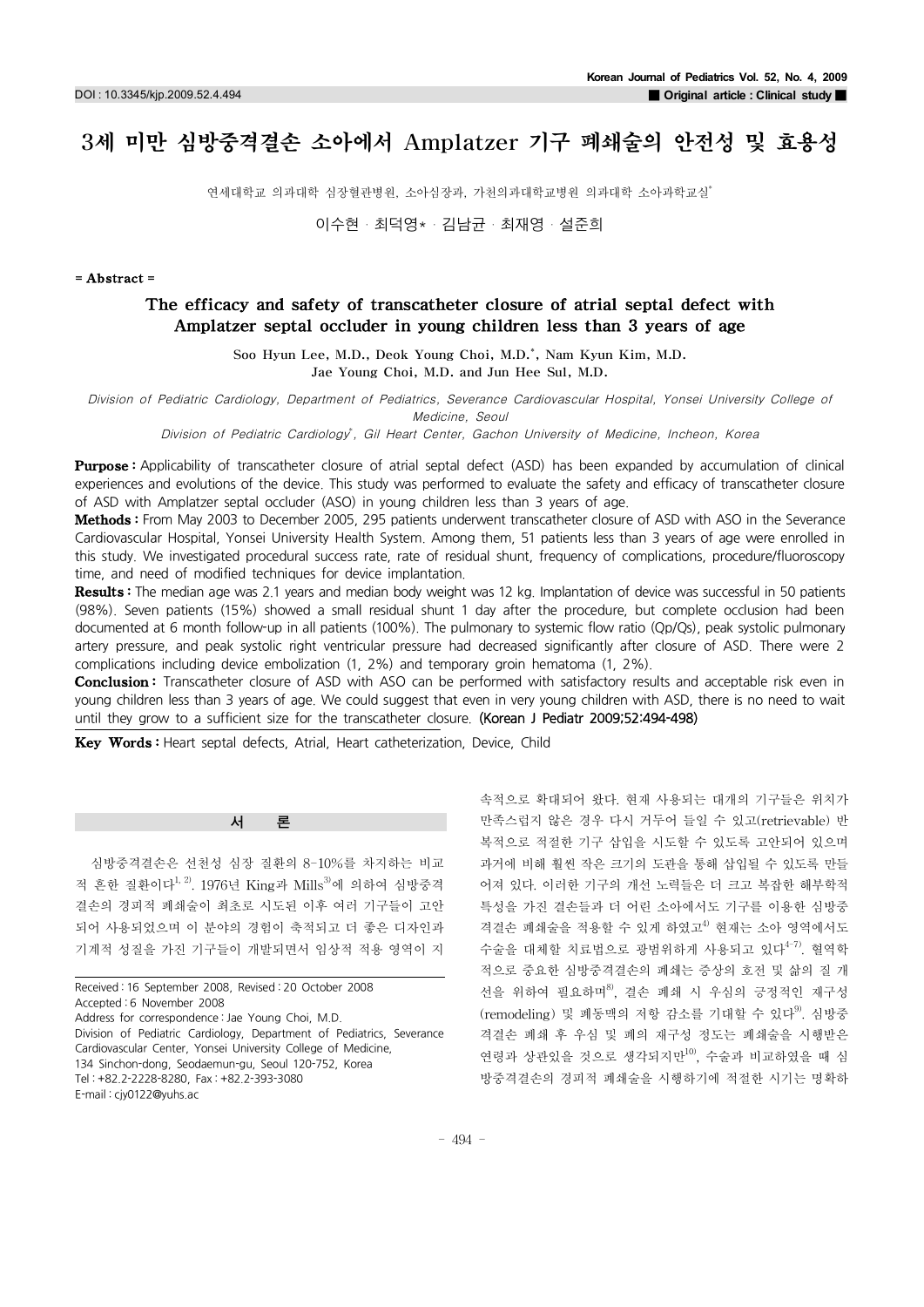#### 지 않다.

따라서,본 연구에서는 3세 미만의 소아에서 기구를 이용한 심 방중격결손 폐쇄술이 얼마나 안전하고 효과적인지 평가하여 기 구 폐쇄술을 시행하기에 적절한 시기를 알아보고자 하였다.

## 대상 및 방법

#### 1.대 상

2003년 5월부터 2005년 12월까지 연세대학교 심장혈관센터 소 아심장과에서 심방중격결손의 경피적 폐쇄술을 시행 받은 환자 295명 중 3세 미만 소아 51명을 대상으로 하였다.폐쇄술 시 기구 는 Amplatzer Septal Occluder (ASO; AGA Medical Corp, Golden Valley, MN, USA)를 사용하였으며 대상 환자의 나이는 0.9-3세였다(Table1).심방중격결손의 표준 심초음파검사 서식 에 따라 모든 환자는 경흉부 심초음파를 시행하였고,심방중격결 손의 직경,심방 사이 중격의 길이 및 폐정맥,승모판,관상 정맥동, 상대 정맥, 하대 정맥 각각에서 중격까지의 거리를 측정하였다. 대 상 환자 중 13명은 단순 심방중격결손 외에 다른 문제나 경피적 심방중격 폐쇄술에 방해가 될 수 있는 해부학적 특성을 동반하고 있었는데,2명에서 다발성 결손이 관찰되었고,8명에서 결손 주위 중격연의 결함이(rim deficiency)있었으며,3명에서 치료가 필요 한 폐동맥 협착을 동반하여 풍선 폐동맥판 성형술과 같은 추가 시 술이 필요하였다.심방중격결손 외에 복잡 심기형이나 부분 폐정 맥 환류 이상이 동반되거나 체중에 비해 심방중격결손의 크기가 너무 커서 경피적 심방중격결손 폐쇄술의 적응이 되지 않는 경우 는 본 연구 대상 51명에서 제외하였다.

## 2.방 법

전신 마취 하에 심도자술을 시행하였고,혈역학적 검사를 통해 체순환에 대한 폐순환의 비율(Qp/Qs ratio)을 구하였다. 우폐정맥 조영술을 시행하여 4방 단면도(4-chamber view)를 통해 심방 중 격 결손의 크기 및 위치를 확인하였다. 정맥으로 헤파린(70 IU/kg)을 투여한 후 24mm 또는 27mm AGA sizingballoon catheter (AGA Medical Corp, Golden Valley, MN, USA)를 이 용하여 방사선 투시 검사(fluoroscopy)및 경식도 초음파 감시 하

#### Table 1. Profiles of Subjects

| Subjects              | Profiles                            |  |  |
|-----------------------|-------------------------------------|--|--|
| Female : Male         | 38:13 (75% Female)                  |  |  |
| Age (years)           | $2.04\pm0.6$ (median 2.1, 1.0-3.0)  |  |  |
| Weight (kg)           | $11.8 \pm 1.7$ (median 12, 8.2-16)  |  |  |
| Defect size (BOD, mm) | $16.6 \pm 3.6$ (median 16.5, 10-24) |  |  |
| $Q_D/Q_S$             | $2.4\pm0.9$ (median 2.2, 1.5-6)     |  |  |
| F/U duration (month)  | $19.8 \pm 6.4$ (median 18.5, 5-40)  |  |  |

Abbreviations : BOD, balloon occluding diameter; Qp/Qs, pulmonary blood flow rate/systemic blood flow rate; F/U, follow up

에 심방중격결손의 크기를 측정하였고,이렇게 측정된 결손의 크 기와 비슷한 크기의 기구를 시술에 선택하였다. 기구 장착은 기존 문헌에<sup>10, 11)</sup>서술된 바와 동일하게 진행하였으며, 기구의 위치 및 심장 내 다른 구조물의 폐쇄, 접촉 유무, 잔류 단락 여부는 기구 장착 후 경식도 초음파를 통해 주의 깊게 관찰하였다.시술 후 1일, 1개월,6개월,12개월,수년 뒤 경흉부 심초음파를 시행하여 추적 관찰하였으며,기구 삽입 후 6개월 간 아스피린(5mg/kg/day)을 복용하게 하였다. 시술 소요 시간, 투시 검사 시간, 폐쇄 성공률, 잔류 단락율,합병증의 종류 및 발생 빈도를 조사하였으며,기구 장착 전후의 체폐순환비, 폐동맥압과 우심실압을 측정하였다. 잔 류 단락의 정도는 색 도플러 심초음파 검사 상 단락의 폭에 따라 분류하여,1mm 미만일 경우 trivial,1-2mm일 경우 small,2-4 mm일 경우 moderate,4mm 이상일 경우 large로 정의하였다. 대상 환자에 대한 기구 폐쇄술의 결과를 평가하는 척도로는 시술 성공률, 잔류 단락의 비율(시술 후 24시간 뒤, 최종 추적 관찰 시), 합병증 유무,시술 소요 시간,투시 검사 시간,변형된 기구 장착술 의 필요 여부를 사용하였다.

#### 3.통계적 분석

모든 값은 평균치±표준편차로 표현하였으며,임상적인 변수들 의 비교는 SPSS for Windows (version 12.0, SPSS, Chicago, IL, USA)를 이용하였고 paired t test P-value가 0.05미만인 경 우 통계학적으로 의미가 있는 것으로 판단하였다.

#### 결 과

#### 1.대상 환자군의 임상적 특징

조사 기간 동안 심방중격결손에 대한 기구 폐쇄술을 시행 받은 295명의 환자 중 3세 미만의 소아 51명이 본 연구의 대상이었다. 환자들의 남녀비는 13:38로 75%가 여자였고, 시술 당시 연령은 2.04±0.56세(중앙값 2.1세), 체중은 11.8±1.7 kg (중앙값 12 kg)로 이중 15명은 10kg미만이었다.심방중격결손의 크기는 16.6±3.6 mm (중앙값 16.5 mm), 이들의 체폐순환비는 2.4±0.9 (중앙값 2.2)이었고,기구 폐쇄술 시행 후 추적 관찰 기간은 19.8±6.4개월 (중앙값 18.5개월)이었다(Table1).

#### 2.기구 폐쇄술 시행 전후의 변화

기구를 이용한 심방중격결손 폐쇄술의 임상적 결과들을 살펴 보면,51명의 대상 환자에서 폐쇄 성공률은 98%였으며,시술에 소요되는 시간은 평균 87.7±23.6분,투시 검사 소요 시간은 31.8±14.7분이었다.잔류 단락은 시술 후 24시간 뒤에 7명(15%) 에서 관찰되었으나,최종 추적 관찰 시에는 모두 폐쇄되었음을 확 인할 수 있었다(Table 2).

기구 폐쇄술 시행 전,후의 혈역학적인 변화를 보면,체폐순환 비는 2.4±0.9에서 1.4±0.3 (*P*<0.001)으로, 주폐동맥압은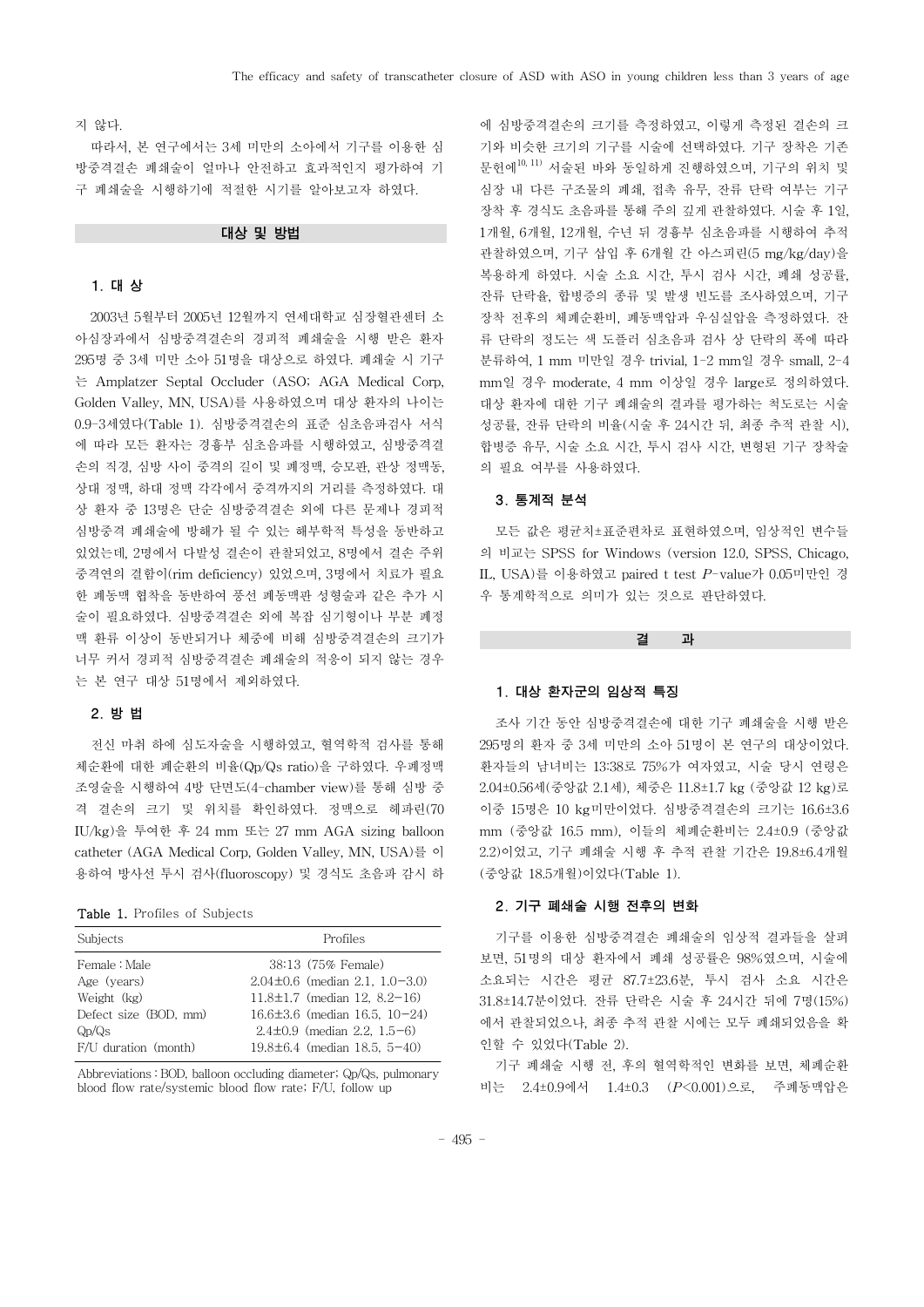| Parameters (n=51)                 | Data                         |  |
|-----------------------------------|------------------------------|--|
| Success rate $(\% )$              | 50/51(98)                    |  |
| Procedure time (min)              | $87.7 \pm 23.6$ $(65 - 120)$ |  |
| Fluoroscopy time (min)            | $31.8 \pm 14.7$ $(21 - 54)$  |  |
| Residual rate <sup>*</sup> $(\%)$ |                              |  |
| 24hr                              | 7/51(15)                     |  |
| Latest F/U                        | $0/7$ (0)                    |  |

Table 2. Clinical Data of Atrial Septal Defect Occlusion with Amplatzer Septal Occluder

\* determined by color Doppler echocardiography Abbreviation: F/U, follow up

Table 3. Hemodynamic Changes after the Procedure

| Parameter                      | Pre           | Post           | P value |
|--------------------------------|---------------|----------------|---------|
| Q <sub>D</sub> /Q <sub>S</sub> | $2.4 + 0.9$   | $1.4 + 0.3$    | 50.001  |
| PAP                            | $28.4 + 6.4$  | $25.5 \pm 5.6$ | 0.04    |
| RVP                            | $41.3 + 11.8$ | $32.6 \pm 7.9$ | 0001    |

Abbreviations : Qp/Qs, pulmonary blood flow rate/systemic blood flow rate; PAP, main pulmonary artery pressure (mmHg); RVP, Right ventricle pressure (mmHg)

28.4±6.4mmHg에서 25.5±5.6mmHg(*P*=0.04)로,우심실압은 41.3±11.8mmHg에서 32.6±7.9mmHg(*P*<0.001)로 감소하였 으며 이는 모두 통계적으로 유의하였다(Table 3).

## 3.합병증

대상 환자 51명의 시술 과정이나 추적 관찰기간 도중 생체 징후 에 영향을 주거나 지속적인 치료 및 집중 감시를 요하는 주요 합병 증은 발생하지 않았으나,2명에서 기구 폐쇄술과 관련한 합병증이 발생하였는데,결손 크기가 20mm였던 2세 여환의 경우 기구가 갑자기 이탈하면서 우심방으로 색전이 발생하여 기구 제거 후 수 술로 심방중격결손을 폐쇄하였다.2년 6개월 남환의 경우는 24 mm 결손의 기구 폐쇄술 직후 큰 혈종이 서혜부 주위로 발생하였 으나 곧 호전되었으며 혈관 도플러 초음파 검사상 혈관 주위로 특 이 소견은 관찰되지 않았다.

## 고 찰

심방중격결손증은 선천성 심장질환의 약 6-10%를 차지하는 비교적 흔한 질환으로,치료방법으로 수술적 폐쇄와 기구를 이용 한 경피적 폐쇄가 있다. 두 방법 모두 사망률이 낮고 합병증이 적 어 안전한 것으로 보고되지만<sup>12-16)</sup> 1976년 King 등<sup>17)</sup>이 처음 기구 를 이용한 경피적 폐쇄술을 시도한 이후 심폐 우회로 사용에 따른 문제와 전신 마취를 줄이고 입원 기간과 비용의 단축,수술 반흔과 관련된 장점 때문에 점차 경피적 폐쇄술이 수술적 치료를 대체해 가고 있다<sup>11, 18-18)</sup>.

심방중격결손증은 결손의 크기가 작을 경우 자연 폐쇄될 수 있 으나 비교적 큰 결손의 경우 소아에서 체중 증가와 함께 오히려

크기가 증가할 수도 있다<sup>21, 22)</sup>. McMahon 등<sup>21)</sup>에 의하면 단독 심 방중격결손 환아 중 65%가 조사 기간 3.1년 동안 연간 0.8mm 결손 크기 증가를 보였으며 그 중 30%는 크기 증가가 50% 이상 이었다.또 다른 연구에서는 3.5년간 관찰한 단일 심방중격결손증 환아 250여명 중 34%는 자연 폐쇄되었으나, 21%는 4 mm 이상 결손이 지속되었으며,18%는 수술이나 기구 폐쇄술이 필요하였다 는 보고도 있었다 22).일반적으로 심부전 증상이 동반되지 않거나, 있어도 경미한 심방중격결손의 경우 만 5-6세경 폐쇄술을 시행하 는 것이 권장되어 왔으나<sup>23</sup>, 최근의 한 연구는 5세 미만 환자에서 Cardio-SEAL/StarFLEX device (Nithinol Medical Technical Inc.,Boston,MA,USA)나 ASO를 이용하여 경피적 폐쇄술을 시 행한 경우,시술 시 87%,퇴원 시 94% 및 1년 후 추적 관찰 시 100%의 폐쇄 성공률을 보이는 좋은 결과를 보고하였다 18).아울러 이 연구에서 시술 전후에 특이할 만한 합병증은 발생하지 않아 5 세 미만 환자에서도 기구를 이용한 경피적 폐쇄술이 안전하고 효 과적인 치료임을 증명하였다. 또 다른 연구에서도 ASO를 이용한 폐쇄술로 15 kg 미만의 증상을 가진 심방중격결손 환자를 치료하 여 94%에서 성공적인 폐쇄를,92%에서 임상 증상의 호전을 보였 다는 보고를 하였으며 24)이러한 문헌적 근거들과 함께 점차 더 어 린 환자에서 더 안전하게 치료하려는 노력들이 늘고 있다. 본 연구 에서도 대상 환자 51명에서 폐쇄 성공률은 98%, 외래 추적 관찰 중 잔류 단락은 100% 폐쇄가 확인되어,3세 미만 소아에서도 경피 적 심방중격결손 폐쇄술이 안전하고 효과적인 방법임을 확인할 수 있었다. 한편 저자에 따라서는 8-10 kg 정도의 환자에서 기구를 이용한 폐쇄가 가능하다면 더 기다릴 필요 없이 치료하는 것이 좋 으며 그렇게 함으로써 결손의 크기가 더 커져서 경피적 폐쇄술이 불가능해지는 경우를 방지할 수 있다는 주장도 있다<sup>25, 26)</sup>.

최근 기구를 이용한 심방중격결손 폐쇄술이 더 안전하고 용이 하게 사용되면서 심방중격결손의 치료 후 발생하는 합병증에 대한 수술과 기구 폐쇄 시술간의 비교연구가 활발히 진행되었는데, 경 피적 심방중격결손 폐쇄술이 수술적 치료에 비해서 치료의 합병증 은 더 적으면서 치료 성적은 뒤지지 않는다는 대체로 유사한 결과 들을 보고하였다<sup>19, 20, 27-29)</sup>. 경피적 심방중격결손 폐쇄술의 합병증 으로는 시술 과정에서 공기 색전<sup>30)</sup>이 발생할 수 있으며, 시술 후에 단락의 지속,심방 부정맥,혈전,기구의 골절,기구의 이탈이나 색 전증,심내막염 31,32)등이 보고되어 있다.이 외에도 천자 부위의 혈관 손상,혈전에 의한 혈관 폐색 등으로 수술이 필요할 수 있으 며33, 34), 기구에 의한 심장 천공이나 심낭압전, 심벽의 손상, 대동 맥-우심방루와 같은 드물지만 응급 수술이 필요한 상황도 발생할 수 있다 35,36).본원에서는 51명의 대상 환자 중 2명에서 기구 폐쇄 술과 관련한 합병증이 발생하였는데, 한 명은 20 mm 결손을 동반 한 2세 여환으로 폐쇄술 시행 후 기구 이탈로 우심방 색전증이 발 생하여 결국 기구를 제거하고,수술로 심방 중격 결손을 폐쇄하였 다.나머지 한 경우는 2년 6개월된 남환으로 24mm 결손 폐쇄술 시행 후 일시적으로 서혜부에 큰 혈종이 발생하였으나,도플러 초 음파상 특이 소견이 없고,자연 흡수되어 별다른 조치 없이 경과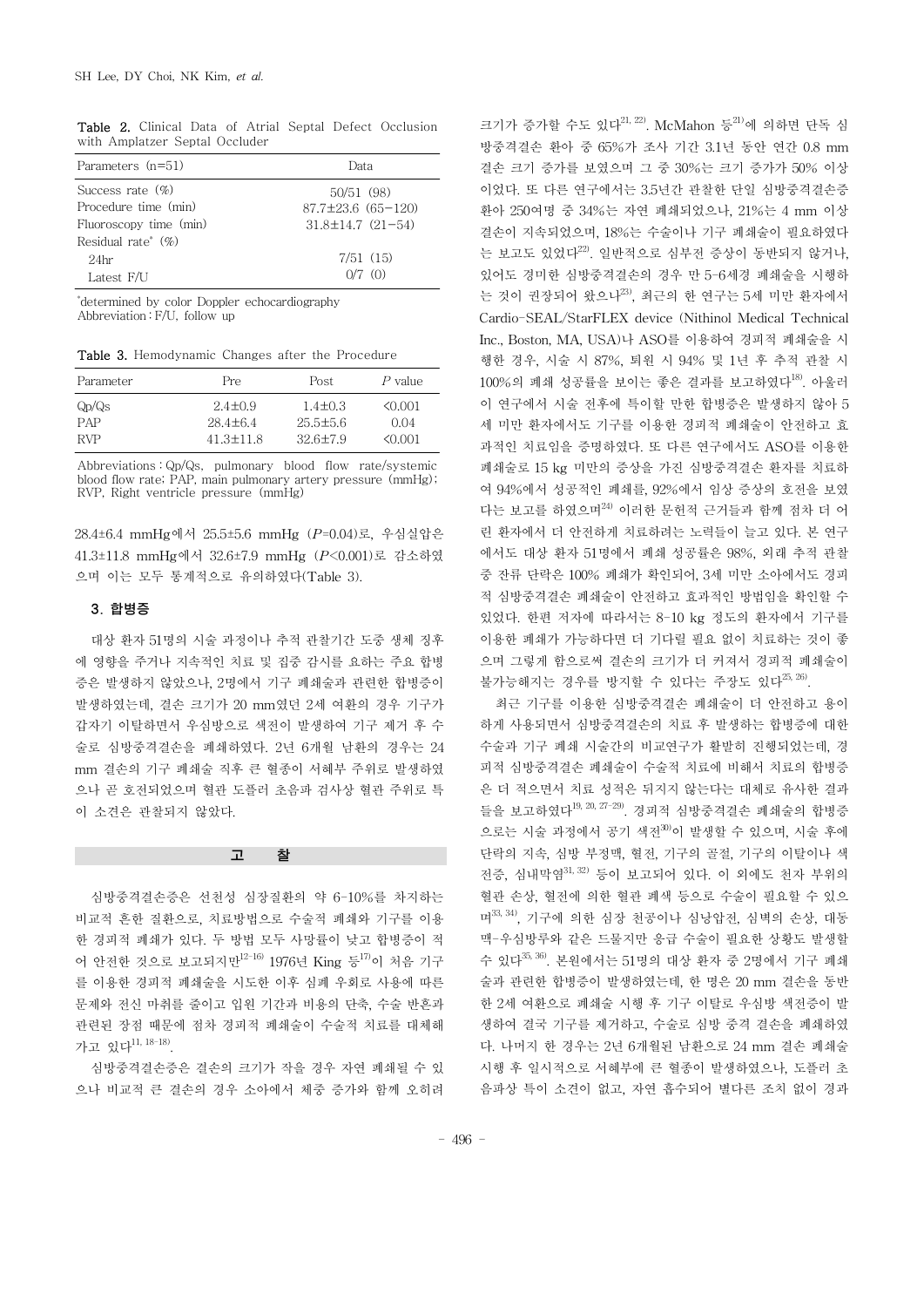관찰하였다. 수술과 관련한 합병증으로는 전신 혈전증, 심낭 삼출 과 압전, 절개 부위에 발생하는 부정맥 등이 흔하며<sup>31)</sup> 그 외 기흉, 출혈,흉막 삼출액,감염,무기폐,장관 내 요로 감염 등이 보고된 바 있다 15).특히 심낭 삼출은 수술적 심방 중격 폐쇄를 시행한 환 자에서 비교적 흔하게 발생하며,빠른 속도로 진행하여 심낭 압전 에 이를 경우 매우 치명적이어서 이전에 외과적 배액이 필요하다  $34$ . 한편 수술 후 초기에 발생하는 심율동 이상은 수개월 후 심각 한 부정맥이 초래될 가능성을 시사하며, 최근 연구에 따르면 심방 중격결손 폐쇄 1개월 후 심율동 조절에 대한 이상은 기구 폐쇄술 보다 수술을 받은 경우에 더 흔한 것을 알 수 있었다 37).이처럼 기 구 폐쇄술과 수술의 합병증을 비교해 볼 때 주요 합병증은 수술 직후 더 많이 발생하며 수술 시 전신 마취나 장기 입원을 고려해야 함을 감안한다면 심방중격결손 소아에서 기구 폐쇄술이 긍정적인 치료법으로 고려될 수 있음을 판단할 수 있었다.

다만 본 연구는 동일한 기간 심방중격결손 환아 중 수술을 시 행 받은 환아와 기구 폐쇄술을 시행 받은 환아를 함께 비교하지 않았으므로,3세 이하 소아에서 기구 폐쇄술이 긍정적인 치료일 수는 있으나 수술과 비교하여 더 유리한 측면이 있는지 알 수 없 는 한계가 있다.또한 기구 폐쇄술 시행 전 경흉부 심초음파를 통하여 폐쇄술 시행에 합당한 소아에게 시술을 시행하였으므로, 대상 환자를 선택하여 연구를 진행하였다는 제한점이 있다.그러 나,실제 임상적인 측면에서 본 연구의 대상과 같은 환자군에서 의 무작위 연구는 현실적인 어려움과 윤리적인 문제 때문에 현실 성이 별로 없다고 생각된다. 아울러 본 연구에서는 3세 미만 중 얼마나 어린 환자에서 안전한 시술이 가능할 지에 대한 기준을 제시할 수는 없었으며 대상 환자의 대부분이 1세 이상이었음을 감안할 때 1세 미만의 영아에서는 별도의 연구가 필요할 것으로 생각된다.

#### 요 약

목 적 :심방중격결손의 기구 폐쇄술은 현재 소아 영역에서 수 술을 대체할 치료법으로 광범위하게 사용되고 있으나 수술과 비 교하였을 때 적절한 시행 시기는 명확하지 않다. 본 연구에서는 3세 미만의 심방중격결손 소아에서 기구 폐쇄술의 안전성,효용 성 및 임상 결과를 평가하여 시술을 시행하기에 적절한 시기를 알아보고자 하였다.

방 법 :2003년 5월부터 2005년 12월까지 연세대학교 의과대 학 심장혈관병원 소아심장과에서 Amplatzer septal occluder (ASO)를 이용한 심방중격결손의 기구 폐쇄술을 시행 받은 환자 295명 중 3세 미만 소아 51명을 대상으로 하였다.시술 소요 시 간,투시 검사 시간,폐쇄 성공률,잔류 단락율,합병증의 종류 및 발생 빈도를 조사하였고, 기구 장착 전후의 체폐순환비, 폐동맥 압,우심실압을 측정하였으며 시술 후 1일,1개월,6개월,12개월 및 이후 1년 간격으로 경흉부 심초음파를 시행하여 추적 관찰하 였다.

결 과 : 대상 환자의 75% (38/51)가 여자였으며, 시술 당시 연 령은 2.0±0.6세, 체중은 11.8±1.7 kg, 심방 중격 결손의 크기는 16.6±3.6mm,이들의 체폐순환비는 2.4±0.9이었고,기구 폐쇄술 시행 후 추적 관찰 기간은 19.8±6.4개월이었다.시술의 폐쇄성공 률은 98% (50/51),소요 시간은 87.7±23.6분,방사선 투시 시간은 31.8±14.7분이었으며 잔류 단락은 시술 후 24시간 뒤 51명중 7명 (15%)에서 관찰되었으나,최종 추적 관찰 시에는 모두 폐쇄되었 다.폐쇄술 시행 전과 시행 직후의 체폐순환비는 2.4±0.9에서 1.4±0.3 (*P*<0.001)으로, 주폐동맥압은 28.4±6.4 mmHg에서 25.5±5.6mmHg(*P*=0.04)로,우심실압은 41.3±11.8mmHg에서 32.6±7.9 mmHg (P<0.001)로 감소하였다. 대상 환자 중 2명에서 시술과 관련한 합병증이 있었으며 기구 이탈과 관련한 우심방 색 전증 1예,서혜부에 발생한 혈종 1예가 관찰되었다.

결 론 :심방중격결손 소아에서 ASO를 이용한 경피적 심방중 격결손 폐쇄술은 3세 미만의 작은 소아에서 안전하고 효과적으 로 시행할 수 있으며 더 성장하기까지 시술을 연기할 필요는 없 는 것으로 생각된다.작은 영아에서의 효용성과 안전성에 대해서 는 더 광범위한 연구가 필요하다.

#### References

- 1) Benson LN, Freedom RM. Atrial septal defect. In: Freedom RM, Benson LN, Smalhorn JF, editors. Neonatal Heart Disease. London: Springer-Verlag, 1992:633-44.
- 2) Hoffman JE, Christianson R. Congenital heart disease in a cohort of 19,502 births with long term follow up. Am J Cardiol 1978;42:641-47.
- 3) King TD, Mills NL. Secundum atrial septal defects: nonoperative closure during cardiac catheterization. JAMA 1974; 235:2506-9.
- 4) Fischer G, Stieh J, Uebing A, Hoffmann U, Morf G, Kramer HH. Experience with transcatheter closure of secundum atrial septal defects using the Amplatzer septal occluder: a single centre study in 236 consecutive patients. Heart 2003; 89:199-204.
- 5) Lock JE, Rome JJ, Davis R, Van Praagh S, Perry SB, Van Praagh R, et al. Transcatheter closure of atrial septal defects: experimental studies. Circulation 1989;79:1091-9.
- 6) Masura J, Gavora P, Formanek A, Hijazi ZM. Transcatheter closure of secundum atrial septal defects using the new self-centering Amplatzer septal occluder: initial human experience. Cathet Cardiovasc Diagn 1997;42:388-93.
- 7) Hijazi ZM, Cao Q, Patel HT, Rhodes J, Hanlon KM. Transesophageal echocardiographic results of catheter closure of atrial septal defect in children and adults using the Amplatzer device. Am J Cardiol 2000;85:1387-90.
- 8) Roos-Hesselink JW, Meijboom FJ, Spitaels SE, Van Domburg R, Van Rijen EH, Utens EM, et al. Excellent survival and low incidence of arrhythmias, stoke and heart failure long term after surgical ASD closure at young age (a prospective follow up study of 21-33 years). Eur Heart J 2003;24:190-7.